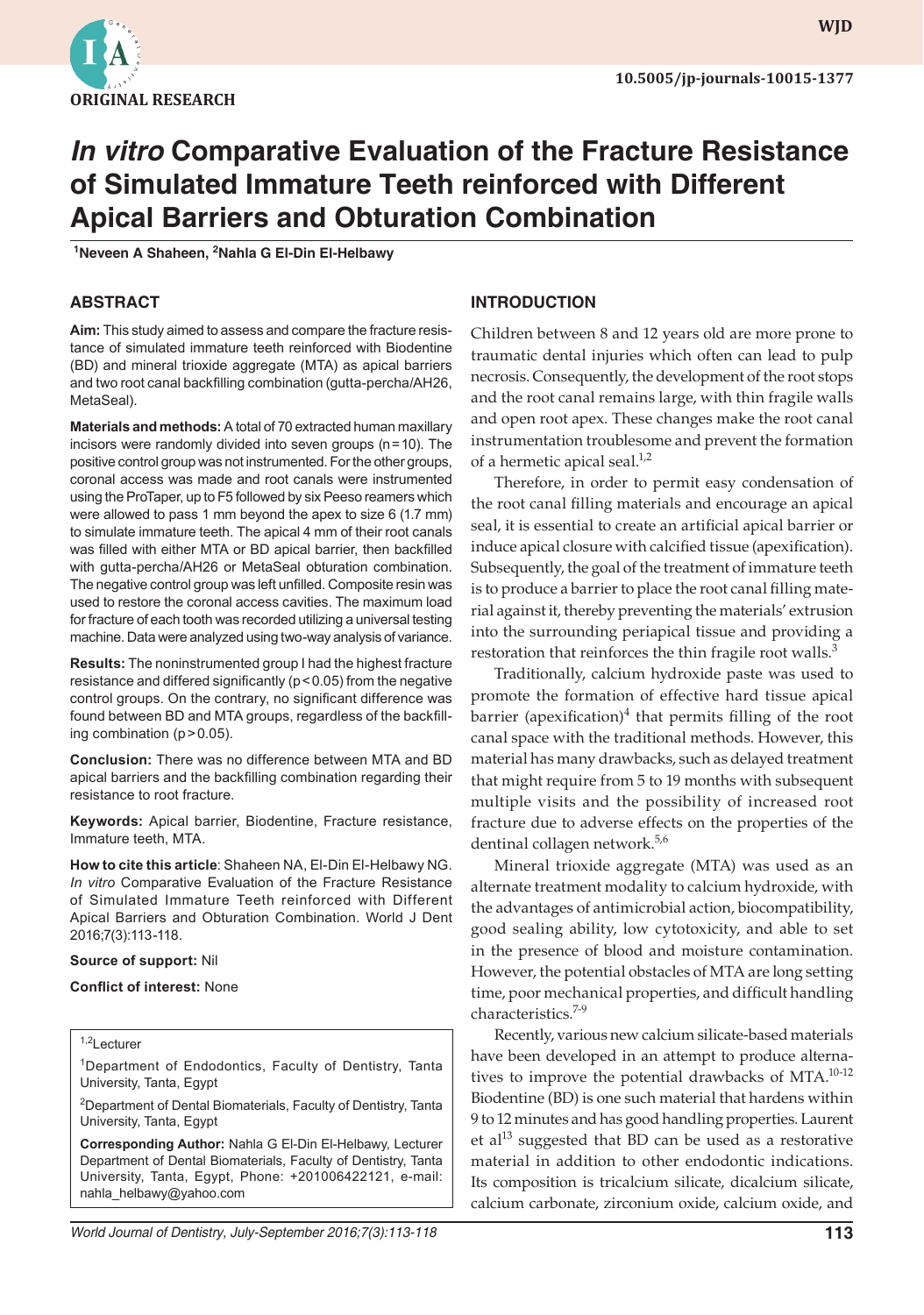iron oxide in powder form. The liquid is calcium chloride, hydrosoluble polymer, and water.

During apexification procedures, an emerging inquiry should be answered, which material to select for filling the remaining canal space after applying an apical plug? There were literatures that assess the efficacy of various filling methodologies, including fiber post, gutta-percha, and composite resin on the reinforcement capacity of immature teeth after an apical MTA plug has been placed to induce apexification.<sup>14</sup> However, a consensus on this matter has not been reached.

To increase the fracture resistance of immature roots, diverse materials have been investigated in a variety of research. The combination of apical barrier materials and root canal fillings has a role in this reinforcement. Regarding this issue, there were few data on the ability of BD to reinforce the root by apexification with combination of root canal filling materials; therefore, the purpose of this *in vitro* study was to evaluate and compare the fracture resistance of teeth with immature apices treated with apical BD and MTA placement along with two root canal obturation combination.

# **MATERIALS AND METHODS**

A total of 70 freshly extracted human maxillary central incisors that were extracted due to periodontal reasons were used in the current study. The selection of teeth was based on confirmation of the preoperative radiographs of the absence of previous root canal treatment, cracks, resorptions, or calcifications. Moreover, dimensions of each tooth at the cementoenamel junction (CEJ) were measured using digital calipers (Mitutoyo Co., Tokyo, Japan):  $5.63 \pm 0.5$  mm faciolingually and  $6.37 \pm 0.4$  mm mesiodistally. For standardization, each tooth specimen's length was adjusted to be 12 mm measured from the apex to the CEJ facially using a diamond disk (Isomet 1000, Beuhler Ltd., Lake Bluff, IL, USA).<sup>15,16</sup> Approval to use human teeth was granted by the research ethics committee at the Faculty of Dentistry, Tanta University, Egypt.

Ten teeth were not instrumented and served as the positive control group (group I). The 60 remaining teeth were prepared as follows: Coronal access was made using a size 3 round bur (Dentsply Maillefer, Tulsa, OK, USA) and an Endo Z bur (Dentsply Maillefer). The root canals were prepared using ProTaper rotary instruments (Dentsply Maillefer, Ballaigues, Switzerland) up to F5 (#50/0.05). The canals were instrumented with Peeso reamers (size 1–6) (Mani Inc., Tochigi, Japan) until size 6 (1.7 mm) could be passed 1 mm beyond the apex to simulate immature teeth. $15$  The root canals were irrigated using 3 mL 2.5% sodium hypochlorite (NaOCl) after each instrument, and a final flush with 5 mL 17% ethylenediaminetetraacetic acid (EDTA) was carried out

to remove the smear layer. Finally, the root canals were rinsed with distilled water and dried using paper points (Dentsply Maillefer).

To simulate clinical situations, calcium hydroxide paste (UltraCal XS; Ultradent, South Jordan, USA) was placed in the canals using a 29-gauge NaviTip (Ultradent). The root canal accesses were then sealed using a cotton pellet and a temporary filling material (Cavit<sup>™</sup>G; 3M ESPE, Seefeld, Germany), and the samples were kept for 1 week at 37°C under 100% relative humidity. Then the cotton pellet and the temporary filling materials were removed from the access cavities and calcium hydroxide was removed with size 50 K stainless steel hand file (Mani Inc., Tochigi, Japan) that was introduced 1 mm shorter than the working length and gently manipulated to remove the paste. This removal procedure was accompanied with irrigation by 10 mL of 2.5% NaOCl and a final flush with 5 mL 17% EDTA. Finally, the root canals were rinsed with distilled water and dried using paper points.

Sixty teeth were then randomly divided into six experimental groups (n=10) according to the intraradicular treatment performed as follows:

*Group II:* MTA apical barrier+gutta-percha/AH26. *Group III:* MTA apical barrier+gutta-percha/MetaSeal. *Group IV:* BD apical barrier+gutta-percha/AH26. *Group V:* BD apical barrier+gutta-percha/MetaSeal. *Group VI:* MTA apical barrier without backfilling (MTA negative control).

*Group VII:* BD apical barrier without backfilling (BD negative control).

Mineral trioxide aggregate plus powder (Prevest-Den pro, Jammu City, India; Avalon Biomed Inc., Bradenton, FL, USA) was mixed with distilled water in a proportion of 3:1 according to the manufacturer's instructions. Then MTA mix was placed into the canals using lentulospiral (Dentsply Maillefer), introduced 3 mm short of the working length, and condensed apically by gentle packing with hand pluggers (Dentsply Maillefer) to obtain a 4 mm apical plug while the canal at its apical end was closed with finger pressure to prevent material extrusion during barrier placement. A moistened paper point was left in the canal to facilitate the proper setting of the material and access cavities were sealed with cotton pellet and Cavit. After 24 hours, Cavit, cotton pellet, and paper point were removed and a finger plugger was introduced to test proper setting of MTA.<sup>17</sup>

Biodentine (Septodont, Saint-Maur-des-Fosses, France) liquid from a single-dose container was emptied into a powder containing capsule and mixed for 30 seconds in amalgamator (Softly8; de Götzen, Italy) according to the manufacturer's instructions. Biodentine was then placed with a carrier and adapted to the canal walls using a hand plugger to obtain a 4 mm apical plug.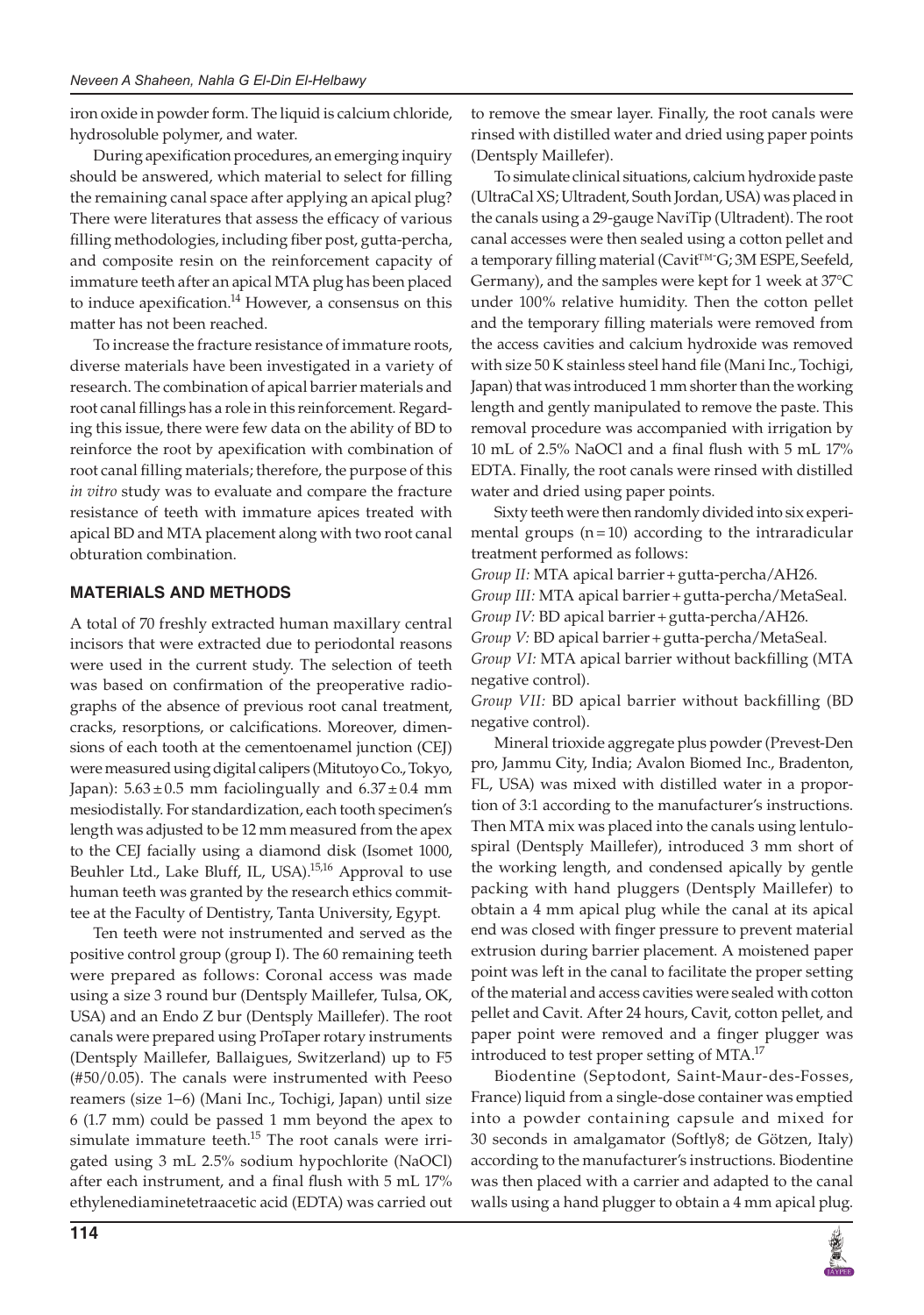

**Figs 1A to D:** Radiographs of specimens groups: (A) Positive control; (B) simulated immature tooth; (C) negative group; and (D) after obturation

The teeth were stored at 37°C and 100% humidity for 1 week and then radiographs were taken to assess the quality of the apical plug.

After apical barrier placement, 20 teeth (10 MTA barrier, 10 BD barrier) were backfilled using gutta-percha/AH26 sealer (Dentsply, De Trey, Konstanz, Germany) according to the manufacturer's instructions using the lateral condensation technique (groups II–IV), while in groups III and V, 20 teeth were backfilled using gutta-percha/MetaSeal sealer (Parkell, Inc., Edgewood, NY, USA) according to the manufacturer's instruction, using cold lateral condensation technique. In groups VI and VII, the teeth were left with either MTA or BD apical barrier without backfilling (negative control groups) (Figs 1A to D).

The coronal access cavities of all teeth were sealed with resin composite (Filtek Z250 XT; 3M ESPE, Seefeld, Germany), and all specimens were stored in 100% humidity at 37°C for 2 weeks until fracture resistance testing.

# **FRACTURE RESISTANCE TEST**

To achieve clinical imitation of tooth surrounded by the periodontal ligaments, the teeth were embedded in molten wax to 2.0 mm below the CEJ until uniform layer thickness of 0.2 to 0.3 mm wax was coating the roots. Afterward, the wax-covered roots were mounted perpendicularly in plastic holder (20 mm diameter and height), then filled with self-cure acrylic resin (Acrostone, Cairo, Egypt). This will leave a gap of 2 mm between the top of the acrylic and the CEJ facially and lingually to imitate the physiological relationship between the bone crest and the tooth. $14$  After the polymerization of the acrylic resin, warm water was used to facilitate removal of the wax from the root surface after its removal from acrylic resin. Thereafter, the resin sockets were filled with light body polyether impression material (Impregum™; 3M

ESPE, Seefeld, Germany) and the teeth were reimmersed into the sockets.

A specially designed jig was constructed to align the specimens at an angle of 45° to the horizontal plane and attached securely to the lower member of a universal testing machine (Model 3345; Instron Industrial Products, Norwood, MA, USA). The load was applied to a specially designed metal rod with round tip (3.8 mm diameter). This rod was attached to the loading cell of the upper member of the testing machine. The teeth were subjected to a gradual and slowly increasing force at a cross-head speed of 1 mm/minute until a fracture occurred.<sup>18</sup> The load at failure was manifested by an audible crack and confirmed by a sharp drop on a load deflection curve recorded using computer software (Instron® Bluehill Lite Software). The maximum force required to fracture each specimen was recorded in Newton (N).

# **STATISTICAL ANALYSIS**

Statistical analysis was performed using Statistical Package for the Social Sciences (SPSS) 11.0 software for Windows (SPSS Inc., Chicago, IL, USA). Fracture resistance data [Newton (N)] were submitted to twoway analysis of variance (two-way ANOVA). Multiple comparisons were made using Tukey's *post hoc* test; p values less than 0.05 were considered to be statistically significant.

# **RESULTS**

Mean values and their particular standard deviations of the force required to fracture the teeth are summarized in Graph 1 and Table 1. The results of the two-way ANOVA test revealed that a significant difference existed between the groups  $(p < 0.05)$ .

The negative control groups (groups VI–VII) showed the lowest fracture resistance compared with the other



**Graph 1:** Graphical representation of mean fracture load of immature root of all tested groups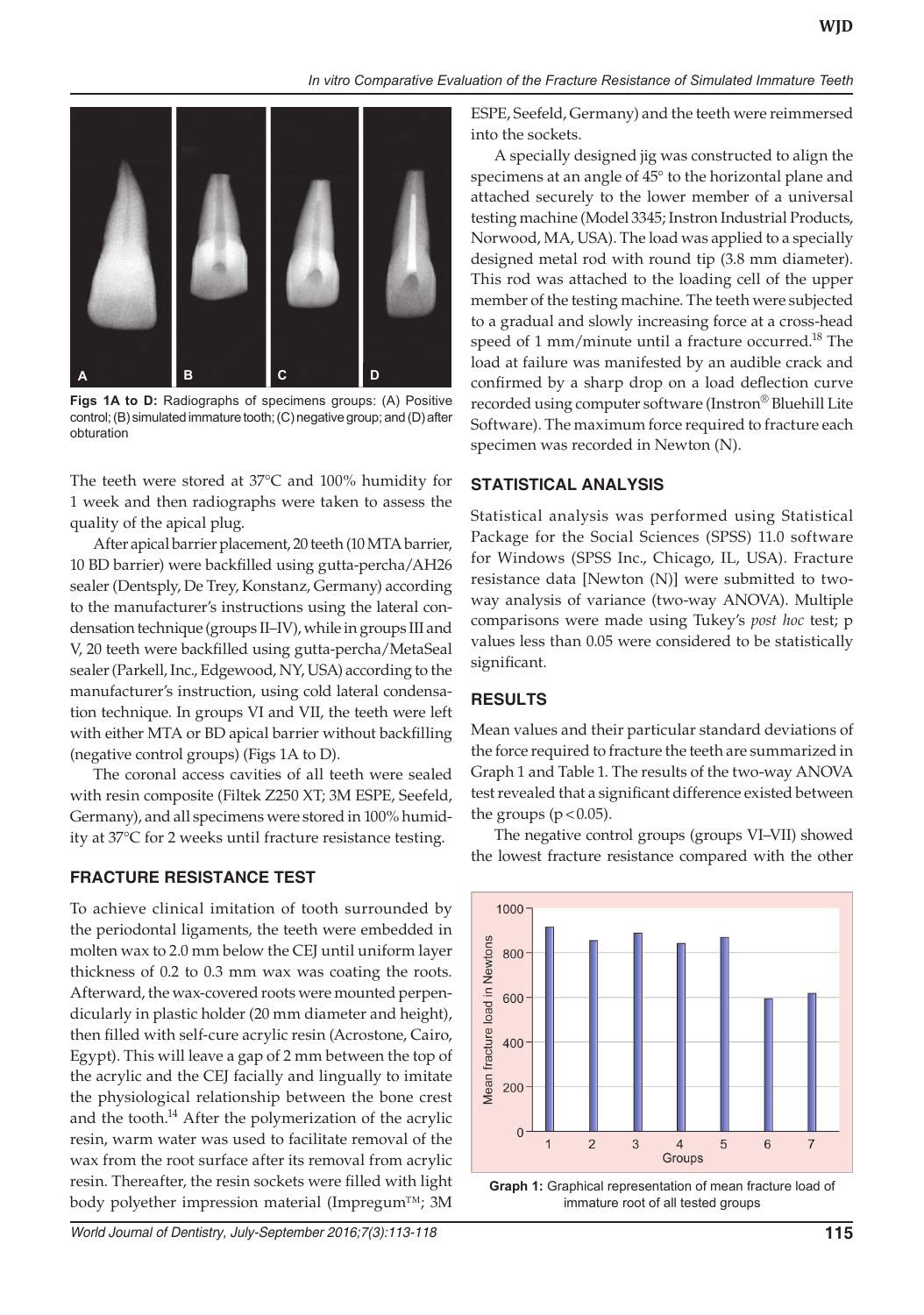| <b>Table 1:</b> Mean fracture values in Newton $(N)$ + standard |
|-----------------------------------------------------------------|
| deviations for all groups                                       |

| Groups                    | Number of<br>specimens | Mean forces $(N) \pm$<br>standard deviation |
|---------------------------|------------------------|---------------------------------------------|
| I (positive control)      | 10                     | $913.26 \pm 164.40^a$                       |
| Ш                         | 10                     | $854.00 \pm 174.80$ <sup>a</sup>            |
| Ш                         | 10                     | $886.09 \pm 150.98^a$                       |
| IV                        | 10                     | $840.72 \pm 148.16^a$                       |
| V                         | 10                     | $868.96 \pm 161.91^a$                       |
| VI (MTA negative control) | 10                     | $590.28 \pm 112.26^b$                       |
| VII (BD negative control) | 10                     | $615.47 \pm 117.96^b$                       |

Within the same column, groups with the same letters are not statistically significant (p < 0.05)

groups. The positive control group (group I) had the highest fracture resistance and differed significantly (p<0.05) from the negative control groups. For the experimental groups, the mean load to fracture ranged from 840.72 to 886.09 N with no significant difference between either of groups II to V (p>0.05), suggesting a comparable reinforcing of the backfilling materials along with either apical barrier used. No significant difference was found between MTA and BD apical barriers (p>0.05) regardless of backfilling material.

# **DISCUSSION**

Apexification and reinforcement of root canal-treated immature teeth is a highly critical task. Therefore, the selection of a material with a reinforcing effect on the weakened root is mandatory. In preceding studies, the fracture resistance of immature teeth restored with various methodologies, such as MTA, composite, fiber post, and gutta-percha, was tested, $2,14,19$  while in the current study, we tested the root-reinforcing effect of BD and MTA as an apical barrier with different obturation combination in comparison with the fracture resistance of intact immature rat.

The site of maxillary central incisor teeth explains its high susceptibility to trauma and external impacts; thus, in the current study, they were selected for testing. In testing the fracture resistance in the current study, a jig that allowed placement of the samples in the universal testing device at an angle of 45° was used to simulate the average angle of contact between maxillary and mandibular incisors in class I occlusion.20,21

Mineral trioxide aggregate was assessed in the present study as an artificial apical barrier due to its adaptation, low microleakage, pH 12.5 when set, adequate radiopacity, amenability to hard tissue deposition over its surface, and favorable clinical outcomes.<sup>22</sup> In addition, MTA may indirectly affect the inhibition of dentin metalloproteinase, possibly preventing degradation of the dentin collagen matrix, $2^3$  and it may bond with root dentin that

is initially mechanical and later becomes chemical.<sup>24,25</sup> The selection of the use of 4 mm MTA apical barrier in the current study was due to the best sealing ability compared with thinner applications in agreement with Valois and Costa.<sup>26</sup> However, MTA has some obstacles.<sup>7-9</sup> Therefore, BD was selected to assess in the present study as an alternative apical barrier.

Biodentine cement is of the same class as MTA. It is biocompatible, capable of inducing the apposition of reactionary dentin by stimulating odontoblast activity and reparative dentin by induction of cell differentiation. Its consistency is better suited to clinical use than that of MTA, its presentation ensures a better handling and safety than that of MTA, and faster setting and lower risk of bacterial contamination than with MTA.<sup>27,28</sup>

In the present study, the selection of gutta-percha with two different sealer materials combining with either MTA or BD apical barrier was based on the following: Metaseal (hybrid root seal) is a recent generation of methacrylate materials. It is a self-adhesive, hydrophilic dual-cure sealer eliminating the necessity of a separate priming step. It seals the root canal with a 4-methacryloxyethyl trimellitic anhydride (4-META) hybrid layer that bonds to dentin and a hydrophobic radical that bonds to the solid filling material. It uses the beneficial properties of methacrylate to reduce leakage and provide a reinforcement to the tooth.<sup>29-31</sup>

AH26 is a epoxy resin-based sealer with high polymerization time and creep capacity that may enable better penetration into the dentinal tubules which, in turn, facilitate the interlocking between sealer and dentin and promote more adhesion and higher resistance to sealer dislodgement from the dentin surface. In addition, the formation of covalent bonds by an open epoxide ring of that sealer to any exposed amino groups in the collagen of dentin and its high-quality properties including very low shrinkage while setting and long-term dimensional stability may enhance the root fracture resistance. $32-34$ 

The results of the current study indicated that the negative control group with no backfilling exhibited a significantly lower fracture resistance value compared with the experimental groups. All the materials tested had a reinforcing effect to the weakened structure to some degree. In the current study, the immature unfilled group (negative control) was weaker than the mature intact group (positive control), and this confirmed that any substantial loss or any modification of natural root canal geometry would affect the tooth strength, in agreement with Lang et al.<sup>35</sup> The importance of placement of filling material to substitute the lost part of the tooth was thus reassured. In all experimental groups, there was no statistically significant difference between them or with the positive control intact teeth. This might be a reflection that the filling compensated the reduced strength from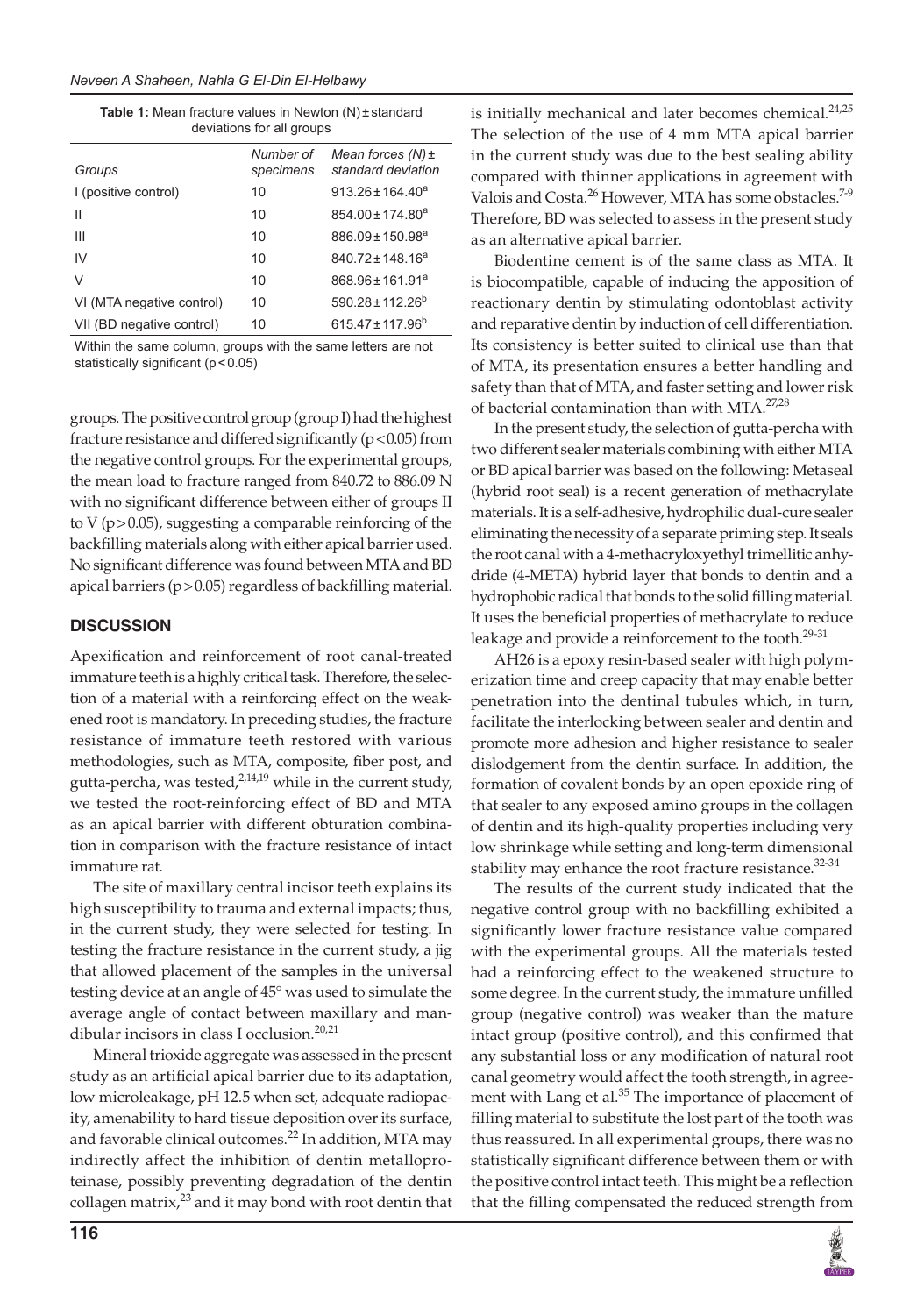the lost dentin substance. This was in agreement with El-Ashry et al.<sup>36</sup>

According to the results of the current study, BD showed comparable results with MTA when used with the two selected obturation combination so it is considered an alternative to the use of MTA as an apical barrier in the treatment of immature teeth. In previous studies, it was reported that the use of MTA has a reinforcing effect to immature root fracture.<sup>23</sup> The observed statistical increase in the fracture resistance of BD and MTA in comparison to the negative control group could be due to the hydroxyapatite-like layer that formed between the dentin and the tricalcium silicate materials,<sup>37</sup> which suggests the formation of good bonding in agreement with El-Ma'aita et al.<sup>38</sup>

The present *in vitro* model had some limitations; it cannot reliably simulate clinical conditions, especially in regard to tooth fracture as a result of a traumatic injury and the tissue composition or physical characteristics of the natural immature teeth and the simulated immature teeth.<sup>39</sup> Further clinical research should be conducted to validate the results.

#### **CONCLUSION**

Within the limitations of this study, it can be concluded that all the tested obturating combinations exerted some degree of reinforcement to simulated immature teeth with either apical MTA or BD barrier. This methodology may be recommended for immature teeth that require a higher degree of reinforcement owing to their excessively thin and weakened dentinal walls.

# **REFERENCES**

- 1. Cvek M. Prognosis of luxated non-vital maxillary incisors treated with calcium hydroxide and filled with gutta-percha. A retrospective clinical study. Endod Dent Traumatol 1992 Apr;8(2):45-55.
- 2. Wilkinson K, Beeson T, Kirkpatrick T. Fracture resistance of simulated immature teeth filled with Resilon, gutta percha, or composite. J Endod 2007 Apr;33(4):480-483.
- 3. Al Ansary M, Day P, Duggal M, Brunton P. Interventions for treating traumatized necrotic immature permanent anterior teeth: inducing a calcific barrier and root strengthening. Dent Traumatol 2009 Aug;25(4):367-379.
- 4. Felippe W, Felippe M, Rocha M. The effect of mineral trioxide aggregate on the apexification and periapical healing of teeth with incomplete root formation. Int Endod J 2006 Jan;39(1):2-9.
- 5. Ghose L, Baghdady V, Hikmat B. Apexification of immature apices of pulpless permanent anterior teeth with calcium hydroxide. J Endod 1987 Jun;13(6):285-290.
- 6. Andreasen J, Farik B, Munksgaard E. Long-term calcium hydroxide as a root canal dressing may increase risk of root fracture. Dent Traumatol 2002 Jun;18(3):134-137.
- 7. Torabinejad M, Smith P, Kettering J, Pitt Ford T. Comparative investigation of marginal adaptation of mineral trioxide

aggregate and other commonly used root-end filling materials. J Endod 1995 Jun;21(6):295-299.

- Torabinejad M, Chivian N. Clinical applications of mineral trioxide aggregate. J Endod 1999 Mar;25(3):197-205.
- 9. Boutsioukis C, Noula G, Lambrianidis T. Ex vivo study of the efficiency of two techniques for the removal of mineral trioxide aggregate used as a root canal filling material. J Endod 2008 Oct;34(10):1239-1242.
- 10. Gomes-Filho J, Rodrigues G, Watanabe S, Estrada Bernabé PF, Lodi CS, Gomes AC, Faria MD, Domingos Dos Santos A, Silos Moraes JC. Evaluation of the tissue reaction to fast endodontic cement (CER) and Angelus MTA. J Endod 2009 Oct;35(10):1377-1380.
- 11. Camilleri J. Characterization and hydration kinetics of tricalcium silicate cement for use as a dental biomaterial. Dent Mater 2011 Aug;27(8):836-844.
- 12. Grecha L, Malliaa B, Camilleri J. Investigation of the physical properties of tricalcium silicate cement-based root-end filling materials. Dent Mater 2013 Feb;29(2):e20-e28.
- 13. Laurent P, Camps J, About I. Biodentine™ induces TGF-β1 release from human pulp cells and early dental pulp mineralization. Int Endod J 2012 May;45(5):439-448.
- 14. Schmoldt S, Kirkpatrick T, Rutledge R, Yaccino J. Reinforcement of simulated immature roots restored with composite resin, mineral trioxide aggregate, gutta-percha, or a fiber post after thermocycling. J Endod 2011 Oct;37(10):1390-1393.
- 15. Hemalatha H, Sandeep M, Kulkarni S, Yakub SS. Evaluation of fracture resistance in simulated immature teeth using Resilon and Ribbond as root reinforcements an *in vitro* study. Dent Traumatol 2009 Aug;25(4):433-438.
- 16. Seto B, Chung K, Johnson J, Paranjpe A. Fracture resistance of simulated immature maxillary anterior teeth restored with fiber posts and composite to varying depths. Dent Traumatol 2013 Oct;29(5):394-398.
- 17. Stefopoulos S, Tsatsas D, Kerezoudis N, Eliades G. Comparative *in vitro* study of the sealing efficiency of white vs greyProRoot mineral trioxide aggregate formulas as apical barriers. Dent Traumatol 2008 Apr;24(2):207-213.
- 18. Melo M, Valle A, Pereira J, Bonachela W, Pegoraro L, Bonfante G. Evaluation of fracture resistance of endodontically treated teeth restored with prefabricated posts and composites with varying quantities of remaining coronal tooth structure. J Appl Oral Sci 2005 Jun;13(2):141-146.
- 19. Tuna E, Dincol M, Gencay K, Aktoren O. Fracture resistance of immature teeth filled with BioAggregate, mineral trioxide aggregate and calcium hydroxide. Dent Traumatol 2011 Jun;27(3):174-178.
- 20. Pene J, Nicholls J, Harrington G. Evaluation of fiber-composite laminate in the restoration of immature, non-vital maxillary central incisors. J Endod 2001 Jan;27(1):18-22.
- 21. Stuart C, Schwartz S, Beeson T. Reinforcement of immature roots with a new resin filling material. J Endod 2006 Apr;32(4):350-353.
- 22. Alobaid A, Cortes L, Lo J, Nguyen T, Albert J, Abu Melha AS, Lin LM, Gibbs JL. Radiographic and clinical outcomes of the treatment of immature permanent teeth by revascularization or apexification: a pilot retrospective cohort study. J Endod 2014 Aug;40(8):1063-1070.
- 23. KHatibovic-ofman S, Raimundo L, Zheng L, Chong L, Friedman M, Andreasen J. Fracture resistance and histological findings of immature teeth treated with mineral trioxide aggregate. Dent Traumatol 2008 Jun;24(3):272-276.